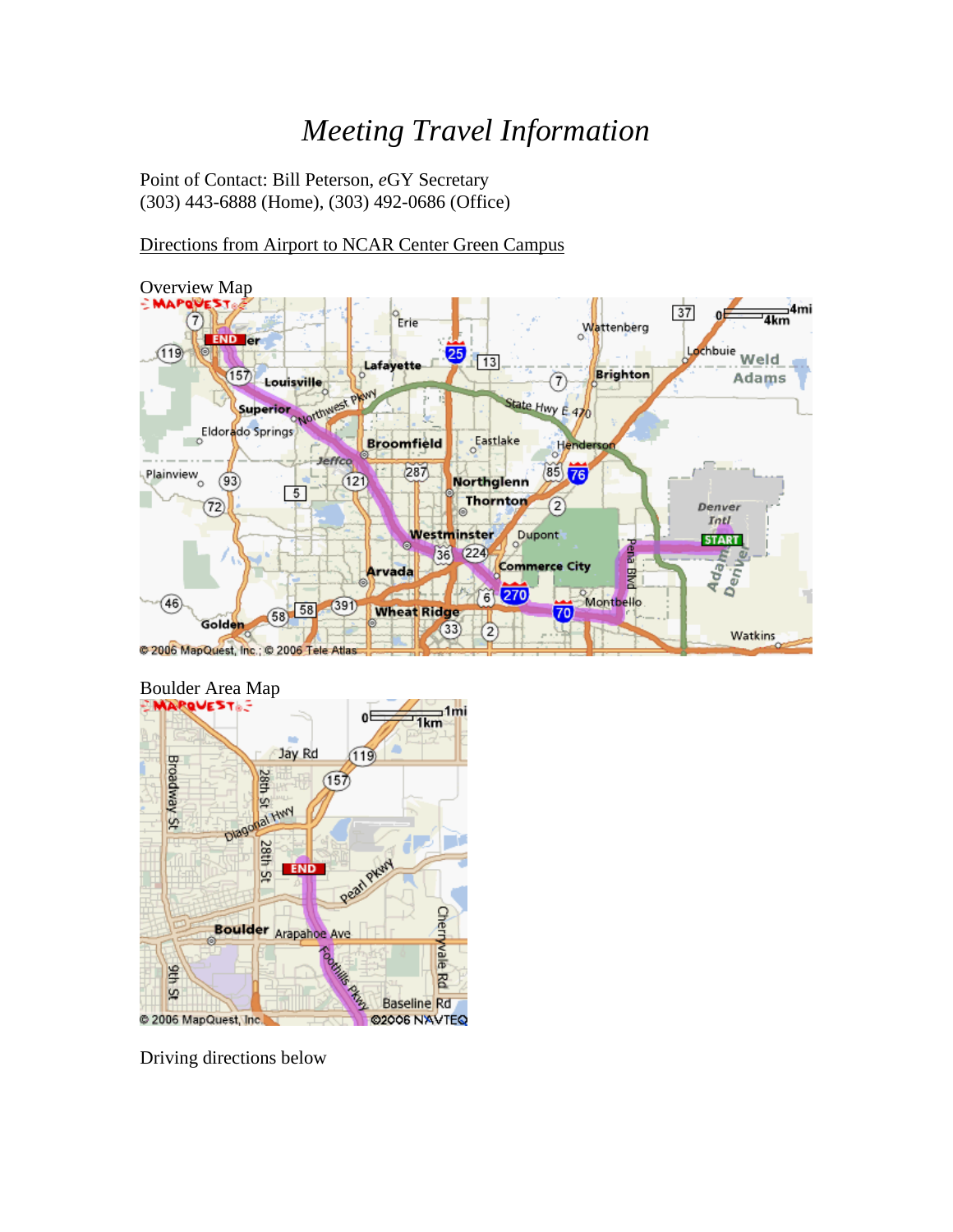| <b>Directions</b>                                                           | <b>Distance</b> |
|-----------------------------------------------------------------------------|-----------------|
| Total Est. Time: 51 minutes<br>Total Est. Distance: 45.33 miles             |                 |
| 1: Start out going NORTH on PENA BLVD.<br><b>START</b>                      | 0.2 miles       |
| 2: Turn SLIGHT RIGHT toward TERMINAL EAST.                                  | 1.9 miles       |
| 3: Stay STRAIGHT to go onto PENA BLVD.                                      | 9.7 miles       |
| 4: Merge onto I-70 W / US-36 W via the exit on the LEFT.<br>뼓               | 6.0 miles       |
| 5: Take the I-270 W exit- EXIT 279- toward FT COLLINS.                      | $0.3$ miles     |
| 6: Merge onto US-36 W.<br><b>WEST</b><br>36                                 | 23.4 miles      |
| 7: Merge onto FOOTHILLS PKWY / CO-157 N toward C U STADIUM.                 | 3.4 miles       |
| 8: Turn LEFT onto VALMONT RD / CR-52.                                       | $0.1$ miles     |
| 9: Turn RIGHT onto CENTER GREEN DR.                                         | $0.1$ miles     |
| 10: End at 3080 Center Green Dr<br><b>END</b><br>Boulder, CO 80301-2252, US |                 |
| Total Est. Time: 51 minutes<br>Total Est. Distance: 45.33 miles             |                 |

## **Start:**

**Denver International Airport (DEN):** 303-342-2000 8500 Pena Blvd, Denver, CO 80249, US

#### **End:**

**3080 Center Green Dr** Boulder, CO 80301-2252, US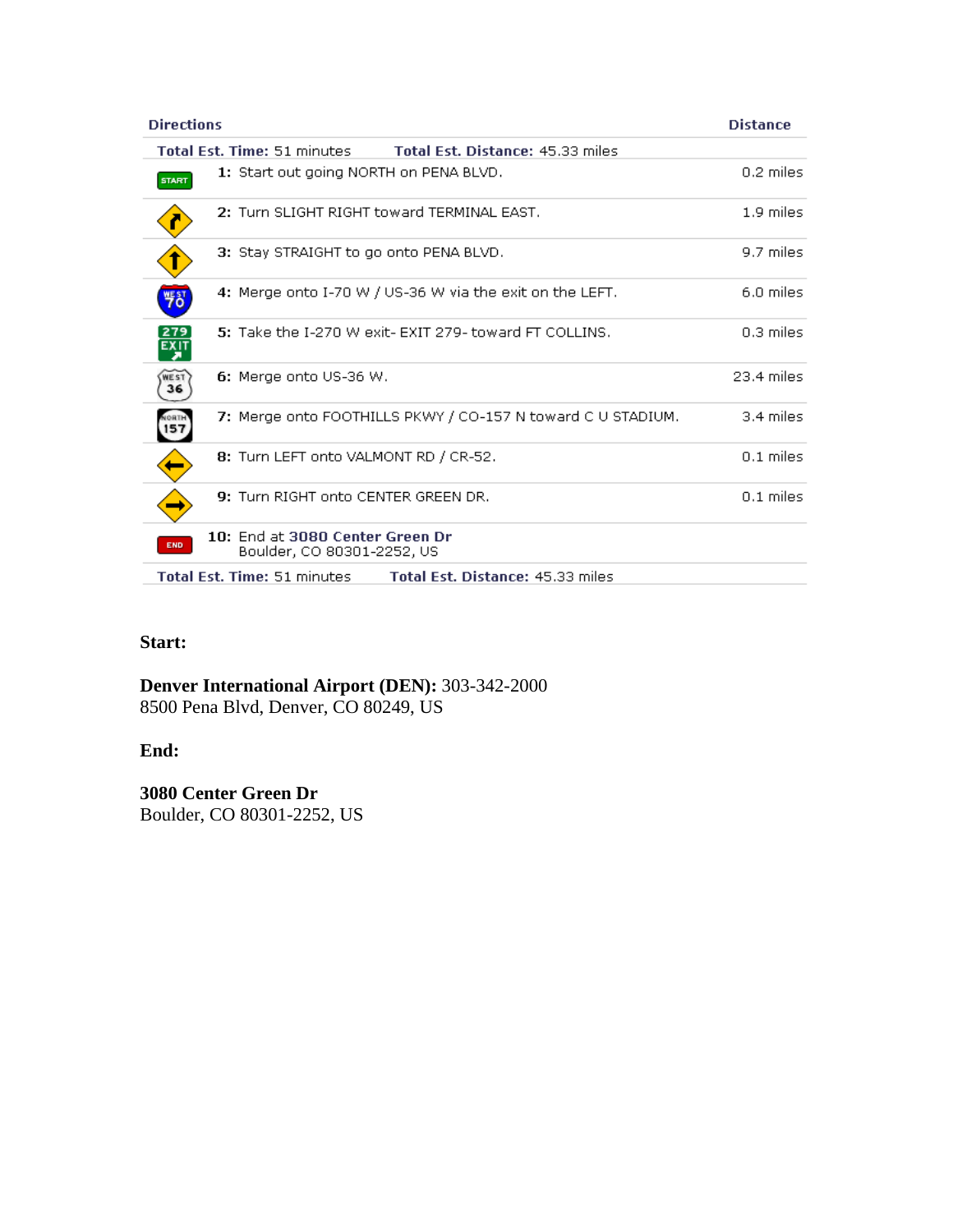## Ground Transportation

#### **SuperShuttle:**

[http://www.yellowtrans.com/yellowtrans4.htm](http://www.yellowtrans.com/shuttle.html) (303) 444-0808

DIA to Boulder:

- **Drops off at Boulder hotels, residential and business addresses**
- Leaves DIA every hour from 7:10 am to 11:10 pm
- No reservations from DIA to Boulder
- Pay at the counter: \$20-\$25
- Supershuttle check-in located in the main terminal near the fountain (Level 5, Baggage claim)

Boulder to DIA:

- Residential and Business pick-up available 5:30am to 9:00pm
- **Reservations required**

## **RTD Bus Service:**

[www.RTD-Denver.com](http://www.rtd-denver.com/) (look under "skyRide, Route AB, W-Bound") (303) 299-6000

- One way to several Boulder park-n-rides and the downtown bus station
- Leaves DIA hourly from 6:20am to 11:20pm
- Check at the "Ground Transportation" desk at DIA (main terminal near the fountain)
- $\blacksquare$  ~ \$12.00
- Takes approximately 1 hr and 30 minutes w/no transfers
- From the Boulder bus station, take a cab for a few dollars

#### **Yellow Cab:**

[http://www.yellowtrans.com/yellow%20cab2A.htm](http://www.yellowtrans.com/) (303) 777-7777

- Approximately \$85 one way from DIA
- **Takes about 1 hour**

**Boulder Local Cab:**  (303) 442-2277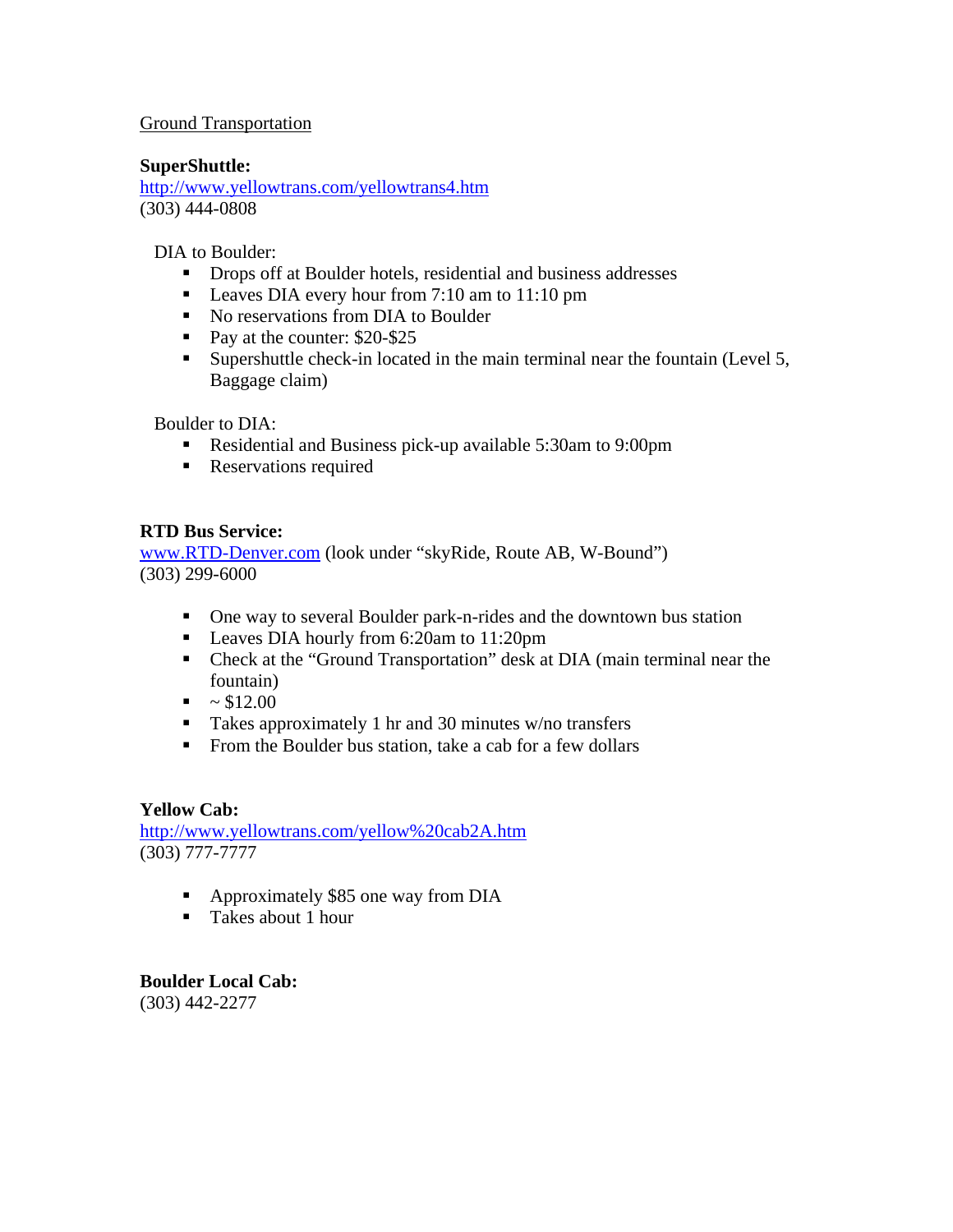#### Boulder Accommodations

Mention that you are attending a CU conference - you might get a discount.



#### Nearest to Meeting Site (courtesy Google Maps):

A. [Residence Inn By Marriott](http://marriott.com/property/propertypage/VBOCG) 3030 Center Green Dr, Boulder, CO (303) 449-5545 - 1 review - 0.1 mi SW

#### B. [World Outdoors](http://www.theworldoutdoors.com/)

2840 Wilderness Pl # D, Boulder, CO (800) 488-8483 - 0.4 mi S

#### C. [Courtyard-Boulder](http://marriott.com/property/propertypage/DENBD)

4710 Pearl East Cir, Boulder, CO (303) 440-4700 - 台湾音音 - 0.6 mi SE

D. [Marriott Boulder](http://marriott.com/property/propertypage/DENBO) 2660 Canyon Blvd, Boulder, CO (303) 440-8877 - <del>4 A A 前</del> 前 - 1.2 mi SW

E. [Best Western Golden Buff Lodge](http://book.bestwestern.com/bestwestern/productInfo.do?iata=&promoCode=&corpID=&propertyCode=06004#null) 1725 28th St, Boulder, CO (303) 442-7450 - 9 reviews - 1.2 mi SW F. [Millennium Harvest House](http://www.millenniumhotels.com/boulder) 1345 28th St, Boulder, CO (303) 443-3850 - 19 reviews - 1.5 mi SW

G. [Briar Rose Bed & Breakfast Inn](http://www.briarrosebb.com/) 2151 Arapahoe Ave, Boulder, CO

(303) 442-3007 - 5 reviews - 1.6 mi SW

H. [Boulder Creek Quality Inn & Suites](http://www.qualityinnboulder.com/) 2020 Arapahoe Ave, Boulder, CO (303) 449-7550 - 6 reviews - 1.6 mi SW

I. [Quality Inn](http://www.qualityinnboulder.com/) 2020 Arapahoe Ave, Boulder, CO (303) 449-7550 - 1 review - 1.6 mi SW

J. [Bradley Boulder Inn The](http://www.thebradleyboulder.com/) 2040 16th St, Boulder, CO (303) 545-5200 - 7 reviews - 1.7 mi SW

To see more hotels and to navigate the map above, please click [here](http://www.google.com/maps?f=l&hl=en&q=hotel&near=3080+Center+Green+Dr,+Boulder,+CO+80301+(NCAR+Center)&ie=UTF8&om=1&z=14&ll=40.021305,-105.255547&spn=0.030893,0.080338). More hotel information at: [http://www.bouldercoloradousa.com//listings/index.cfm?catID=1](http://www.bouldercoloradousa.com/listings/index.cfm?catID=1)